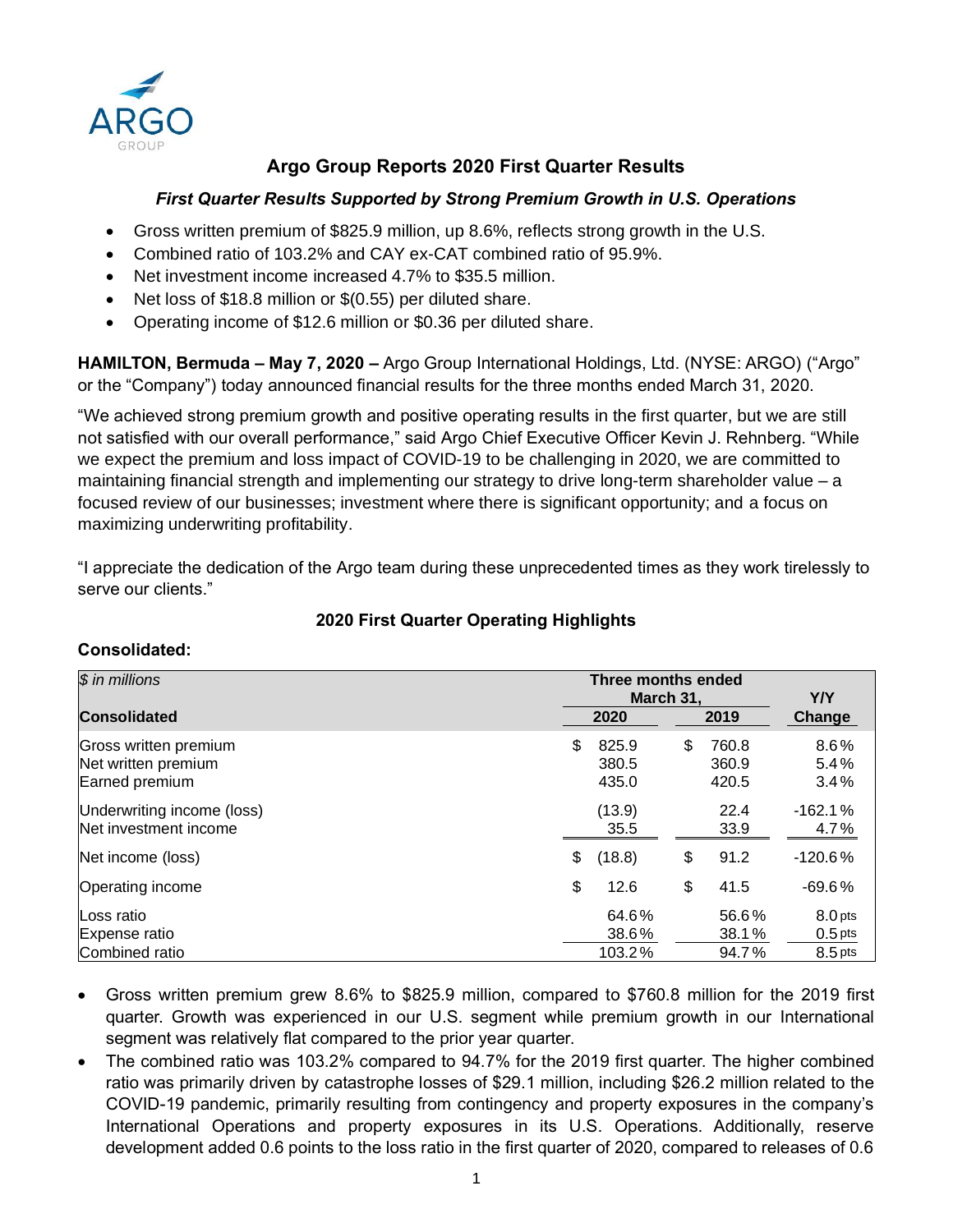points in the prior year quarter. Net reserve strengthening was reported in Argo's U.S. Operations, although the overall level of reserve development was modest in the quarter.

- The CAY ex-CAT combined ratio was 95.9% compared to 94.0% in the prior year quarter. The increase in the CAY ex-CAT combined ratio was primarily due to an increase in the CAY ex-CAT loss ratio in U.S. Operations, as well as a modest increase in the expense ratio.
- Net investment income of \$35.5 million increased 4.7% compared to the 2019 first quarter. Net investment income on the core portfolio increased 3.1% to \$33.0 million, while alternative investments, which are reported on a lag, contributed \$2.5 million in the first quarter of 2020.
- Net loss was \$18.8 million or \$(0.55) per diluted share, compared to net income of \$91.2 million or \$2.63 per diluted share for the 2019 first quarter. The 2020 first quarter result included pre-tax realized losses of \$36.1 million compared to pre-tax realized gains of \$52.5 million in the prior year period.
- Operating income was \$12.6 million or \$0.36 per diluted share, compared to operating income of \$41.5 million or \$1.20 per diluted share for the 2019 first quarter. The primary driver of the decline in operating income was lower underwriting income in the first quarter of 2020, reflecting increased catastrophe losses and modest reserve strengthening.

# **U.S. Operations:**

| $\overline{\$}$ in millions                      | Three months ended<br>March 31 | Y/Y |       |                    |
|--------------------------------------------------|--------------------------------|-----|-------|--------------------|
| <b>U.S. Operations</b>                           | 2019<br>2020                   |     |       | Change             |
| Gross written premium                            | \$<br>476.5                    | S   | 410.7 | 16.0%              |
| Net written premium                              | 269.4                          |     | 248.4 | $8.5\%$            |
| Earned premium                                   | 302.5                          |     | 273.8 | $10.5\%$           |
| Losses and loss adjustment expenses              | 189.6                          |     | 154.8 | 22.5%              |
| Underwriting, acquisition and insurance expenses | 96.1                           |     | 94.2  | $2.0\%$            |
| Underwriting income                              | 16.8                           |     | 24.8  | $-32.3%$           |
| Loss ratio                                       | 62.7%                          |     | 56.5% | $6.2$ pts          |
| Expense ratio                                    | 31.8%                          |     | 34.4% | $-2.6$ pts         |
| Combined ratio                                   | 94.5%                          |     | 90.9% | 3.6 <sub>pts</sub> |

- Gross written premium growth in the 2020 first quarter was achieved in Professional and Liability lines, while writings within Property and Specialty lines were consistent with amounts written in the 2019 first quarter. The overall increase in gross written premium reflects the continued execution of strategic growth and digital initiatives, a continued positive rate environment and solid new and renewal business growth.
- Net earned premium growth in the first quarter of 2020 was driven by the growth in gross written premium partially offset by the increased use of reinsurance. All major lines of business, with the exception of Liability, reported growth in net earned premium compared to the 2019 first quarter.
- The loss ratio for the first quarter of 2020 was 62.7%, an increase of 6.2 points compared to the prior year quarter. The higher loss ratio was driven by a 1.9 point increase in the CAY ex-CAT loss ratio, 1.1 points of unfavorable net prior-year reserve development compared to favorable net prior-year reserve development in the 2019 first quarter, and an increase of 1.7 points from higher catastropherelated losses, primarily due to expected claim related expenses associated with COVID-19. The higher CAY ex-CAT loss ratio was primarily due to higher expected losses in Professional and Liability lines, as well as a single large loss in Liability. The unfavorable net prior-year reserve development in the current quarter was largely due to strengthening in Professional and Liability lines, partially offset by releases in Specialty lines.
- The expense ratio for the first quarter of 2020 was 31.8%, an improvement of 2.6 points compared to the 2019 first quarter. The improvement in the expense ratio was driven by growth in earned premium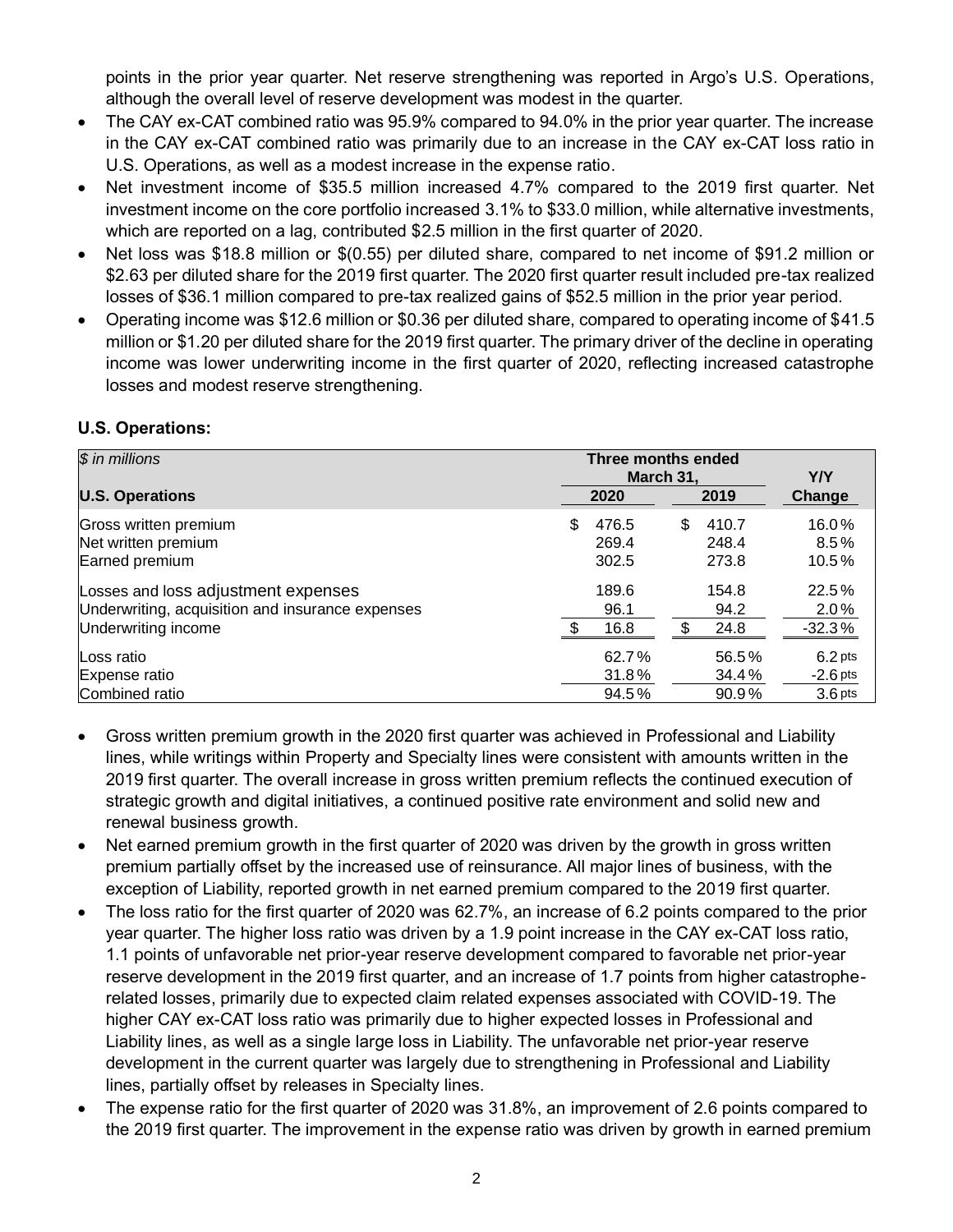ahead of a modest increase in expenses, additional ceding commissions received and shifts in business mix.

# **International Operations:**

| \$ in millions                                   | Three months ended<br>March 31. | <b>Y/Y</b> |       |                     |
|--------------------------------------------------|---------------------------------|------------|-------|---------------------|
| <b>International Operations</b>                  | 2019<br>2020                    |            |       | Change              |
| Gross written premium                            | \$<br>349.2                     | \$         | 350.1 | $-0.3%$             |
| Net written premium                              | 110.9                           |            | 112.5 | $-1.4%$             |
| Earned premium                                   | 132.3                           |            | 146.7 | $-9.8%$             |
| Losses and loss adjustment expenses              | 91.5                            |            | 82.4  | 11.0%               |
| Underwriting, acquisition and insurance expenses | 60.3                            |            | 55.1  | 9.4%                |
| Underwriting income (loss)                       | $-19.5$                         |            | 9.2   | $-312.0%$           |
| Loss ratio                                       | 69.1%                           |            | 56.2% | 12.9 <sub>pts</sub> |
| Expense ratio                                    | 45.6%                           |            | 37.5% | $8.1$ pts           |
| Combined ratio                                   | 114.7%                          |            | 93.7% | $21.0$ pts          |

- Gross written premium growth was approximately flat in the first quarter of 2020, as growth in Specialty and Liability lines was offset by a decrease in Property lines. All lines of business experienced rate increases during the first quarter, with particular strength in Liability, Property and Marine lines. The pricing environment is a continuation of the positive trends experienced in recent quarters. Rate increases across Argo's International Operations were partially offset by certain risk management actions, such as reducing line sizes in some classes of business.
- Net earned premium in the first quarter of 2020 decreased 9.8% from the prior year quarter. The decline was driven by higher ceded premium under certain reinsurance contracts, as well as additional reinstatement premiums incurred during the quarter.
- The loss ratio for the first quarter of 2020 was 69.1%, an increase of 12.9 points compared to the prior year quarter. The increase in the loss ratio was primarily due to higher catastrophe losses in the quarter, largely attributed to estimated losses related to the COVID-19 pandemic in contingency and property exposures. Property losses relate to sub-limited affirmative business interruption coverage. The CAY ex-CAT loss ratio was consistent with the 2019 first quarter.
- The expense ratio for the first quarter of 2020 was 45.6%, an increase of 8.1 points from 37.5% for the 2019 first quarter due to lower earned premium and higher non-acquisition expenses. The increase in absolute expenses are primarily due to costs associated with increased participation in our Lloyd's syndicates where greater expense is recognized ahead of a higher level of earned premium, as well as non-recurring charges related to reduction in personnel.

# **Balance Sheet:**

- Book value per share decreased 7.9% to \$47.37 at March 31, 2020, compared to \$51.80 at December 31, 2019 primarily due to net realized and unrealized losses in the investment portfolio. Through April 30, 2020, Argo has recovered approximately half of the decline in shareholders' equity as a result of a recovery in assets values and closing of the previously announced sale of Trident Public Risk Solutions.
- Argo's Board of Directors declared a quarterly cash dividend of \$0.31 per share that will be paid on June 12, 2020 to shareholders of record on May 29, 2020.
- The Company did not repurchase any shares of its common stock during the first quarter of 2020.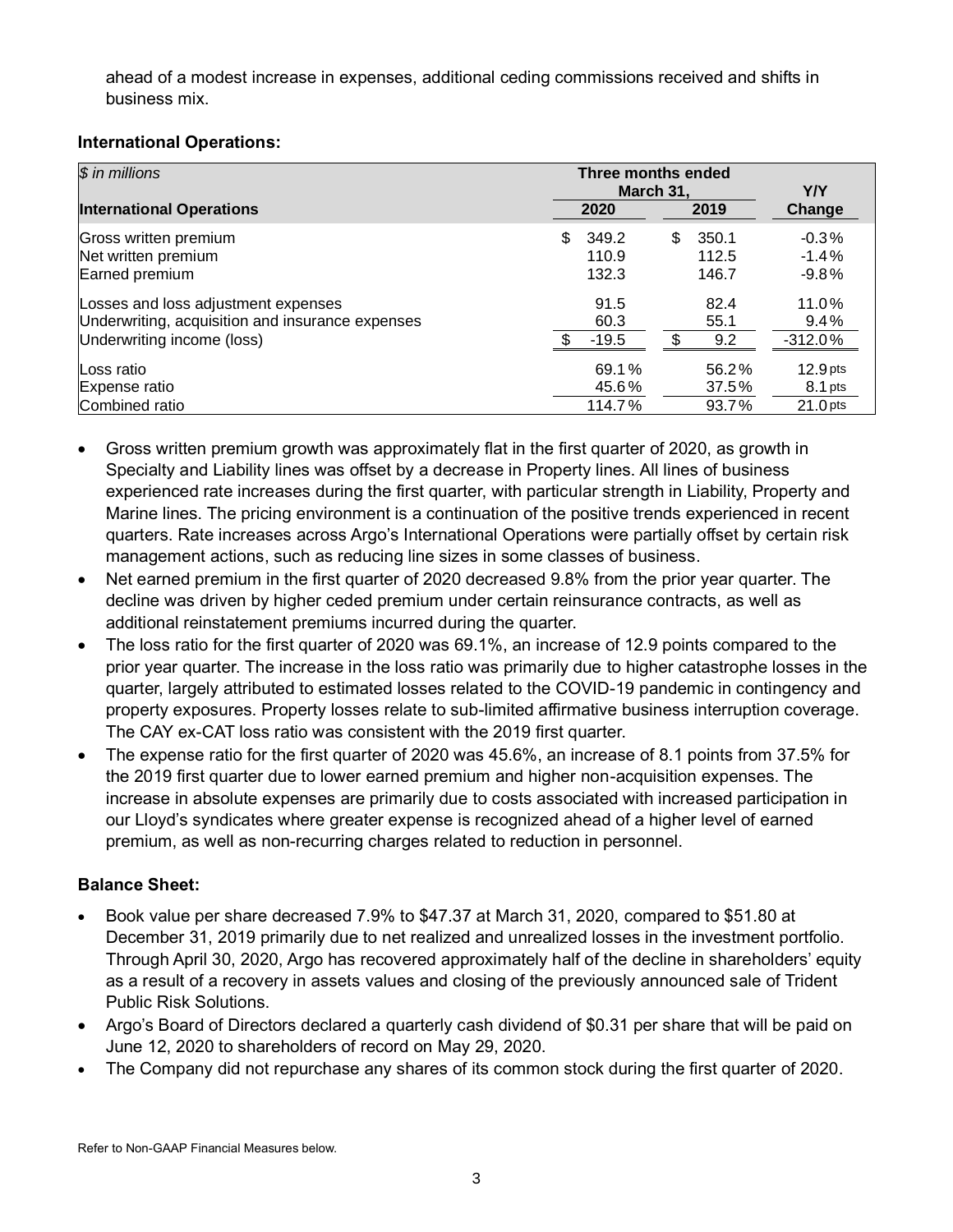### **CONFERENCE CALL**

Argo Group management will conduct an investor conference call starting at 11:00 a.m. EDT on Friday, May 8, 2020. A live webcast of the conference call can be accessed at https://services.choruscall.com/links/argo200508.html. Participants in the U.S. can access the call by dialing (877) 291-5203. Callers dialing from outside the U.S. can access the call by dialing (412) 902-6610. Please ask the operator to be connected to the Argo Group earnings call.

A webcast replay will be available shortly after the live conference call and can be accessed at https://services.choruscall.com/links/argo200508.html. A telephone replay of the conference call will be available through May 15, 2020, to callers in the U.S. by dialing (877) 344-7529 (conference 10143599). Callers dialing from outside the U.S. can access the telephone replay by dialing (412) 317-0088 (conference 10143599).

#### **ABOUT ARGO GROUP INTERNATIONAL HOLDINGS, LTD.**

Argo Group International Holdings, Ltd. (NYSE: ARGO) is an international underwriter of specialty insurance and reinsurance products in the property and casualty market. Argo Group offers a full line of products and services designed to meet the unique coverage and claims handling needs of businesses in two primary segments: U.S. Operations and International Operations. Argo Group's insurance subsidiaries are A.M. Best-rated 'A-' and Argo Group's U.S. insurance subsidiaries are Standard and Poor's-rated 'A-' (Strong). More information on Argo Group and its subsidiaries is available at www.argolimited.com.

### **FORWARD-LOOKING STATEMENTS**

This press release includes forward-looking statements that reflect our current views with respect to future events and financial performance. Forward-looking statements include all statements that do not relate solely to historical or current facts, and can be identified by the use of words such as "expect," "intend," "plan," "believe," "do not believe," "aim," "project," "anticipate," "seek," "will," "likely," "assume," "estimate," "may," "continue," "guidance," "objective," "outlook," "trends," "future," "could," "would," "should," "target," "on track" and similar expressions of a future or forward-looking nature.

These statements are made pursuant to the safe harbor provisions of the Private Securities Litigation Reform Act of 1995. Such statements are subject to certain risks and uncertainties that could cause actual events or results to differ materially. For a more detailed discussion of such risks and uncertainties, see Item 1A, "Risk Factors" in Argo Group's Annual Report on Form 10-K for the fiscal year ended December 31, 2019, the Current Report on Form 8-K filed on April 30, 2020, and in other filings with the Securities and Exchange Commission ("SEC"). The inclusion of a forwardlooking statement herein should not be regarded as a representation by Argo Group that Argo Group's objectives will be achieved. Argo Group undertakes no obligation to publicly update forward-looking statements, whether as a result of new information, future events or otherwise. You should not place undue reliance on any such statements.

### **NON-GAAP FINANCIAL MEASURES**

In presenting the Company's results, management has included and discussed in this press release certain nongenerally accepted accounting principles ("non-GAAP") financial measures within the meaning of Regulation G as promulgated by the SEC. Management believes that these non-GAAP measures, which may be defined differently by other companies, better explain the Company's results of operations in a manner that allows for a more complete understanding of the underlying trends in the Company's business. However, these measures should not be viewed as a substitute for those determined in accordance with generally accepted accounting principles ("U.S. GAAP").

"Underwriting income" is an internal performance measure used in the management of the Company's operations and represents net amount earned from underwriting activities (net premium earned less underwriting expenses and claims incurred). Although this measure of profit (loss) does not replace net income (loss) computed in accordance with U.S. GAAP as a measure of profitability, management uses this measure of profit (loss) to focus our reporting segments on generating underwriting income. The Company presents Underwriting income as a measure that is commonly recognized as a standard of performance by investors, analysts, rating agencies and other users of its financial information.

"Current accident year (CAY) ex-CAT combined ratio" and the "Current accident year (CAY) ex-CAT loss ratio" are internal measures used by the management of the Company to evaluate the performance of its' underwriting activity and represents the net amount of underwriting income excluding catastrophe related charges (impacts to both premium and losses), the impact of changes to prior year loss reserves and other one-time items that would impact expenses or net earned premium. Although this measure does not replace the combined ratio it provides management with a view of the quality of earnings generated by underwriting activity for the current accident year.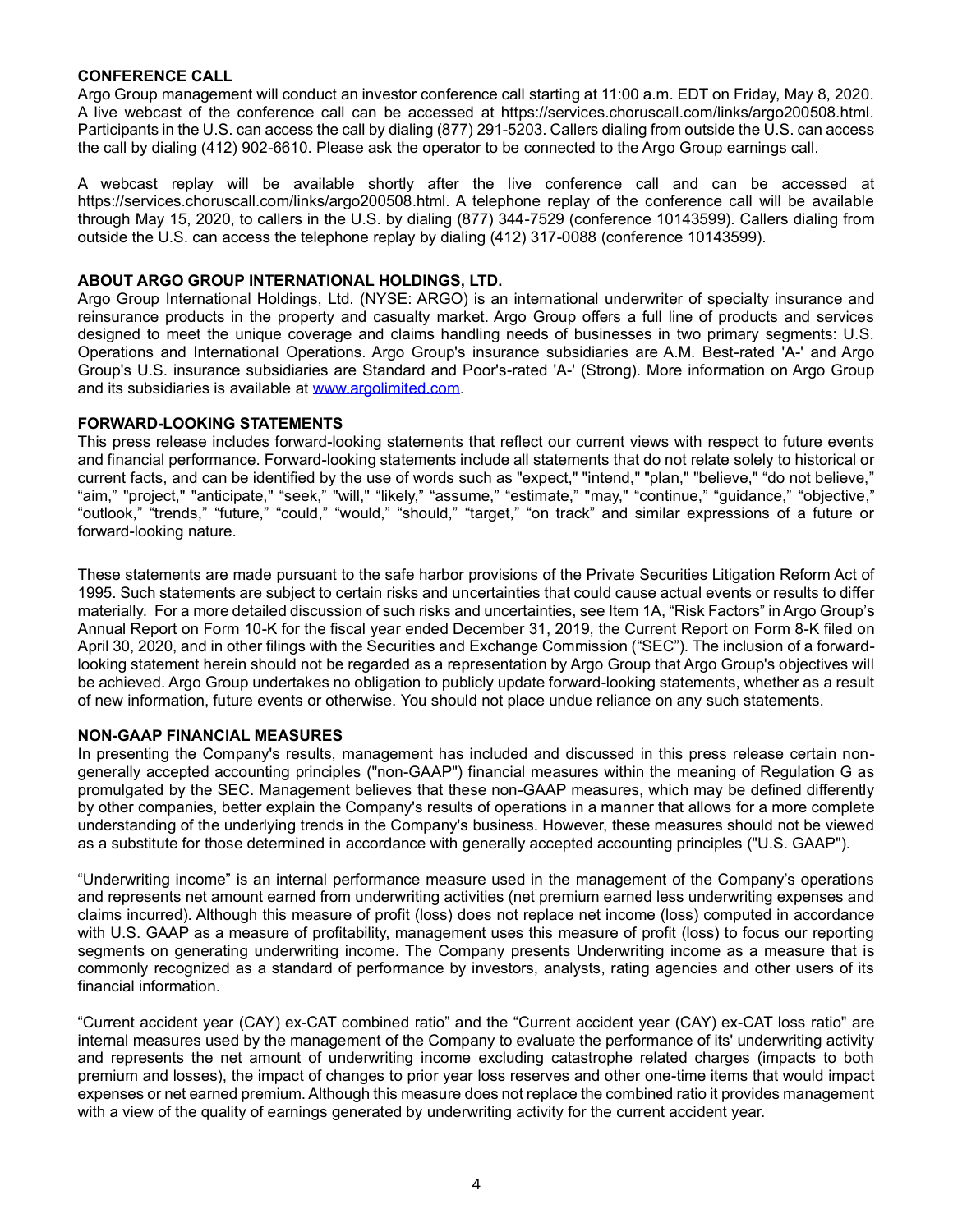"Operating income" is an internal performance measure used in the management of the Company's operations and represents after-tax (at an assumed effective tax rate of 15%) operational results excluding, as applicable, net realized investment gains or losses, net foreign exchange gain or loss, and other similar non-recurring items. The Company excludes net realized investment gains or losses, net foreign exchange gain or loss, and other similar non-recurring items from the calculation of operating income because these amounts are influenced by and fluctuate in part, by market conditions that are outside of management's control. In addition to presenting net income determined in accordance with U.S. GAAP, the Company believes that showing operating income enables investors, analysts, rating agencies and other users of the Company's financial information to more easily analyze our results of operations and underlying business performance. Operating income should not be viewed as a substitute for U.S. GAAP net income.

"Annualized return on average shareholders' equity" ("ROAE") is calculated using average shareholders' equity. In calculating ROAE, the net income available to shareholders for the period is multiplied by the number of periods in a calendar year to arrive at annualized net income available to shareholders. The Company presents ROAE as a measure that is commonly recognized as a standard of performance by investors, analysts, rating agencies and other users of its financial information. "Annualized operating return on average shareholders' equity" is calculated using operating income (as defined above and annualized in the manner described for net income (loss) available to shareholders under ROAE above) and average shareholders' equity.

The "percentage change in book value per share" includes (by adding) the effects of cash dividends paid per share to the calculated book value per share for the current period. This adjusted amount is then compared to the prior period's book value per share to determine the period over period change. The Company believes that including the dividends paid per share allows users of its financial statements to more easily identify the impact of the changes in book value per share from the perspective of investors.

Reconciliations of these financial measures to their most directly comparable U.S. GAAP measures are included in the attached tables and footnotes.

(financial tables follow)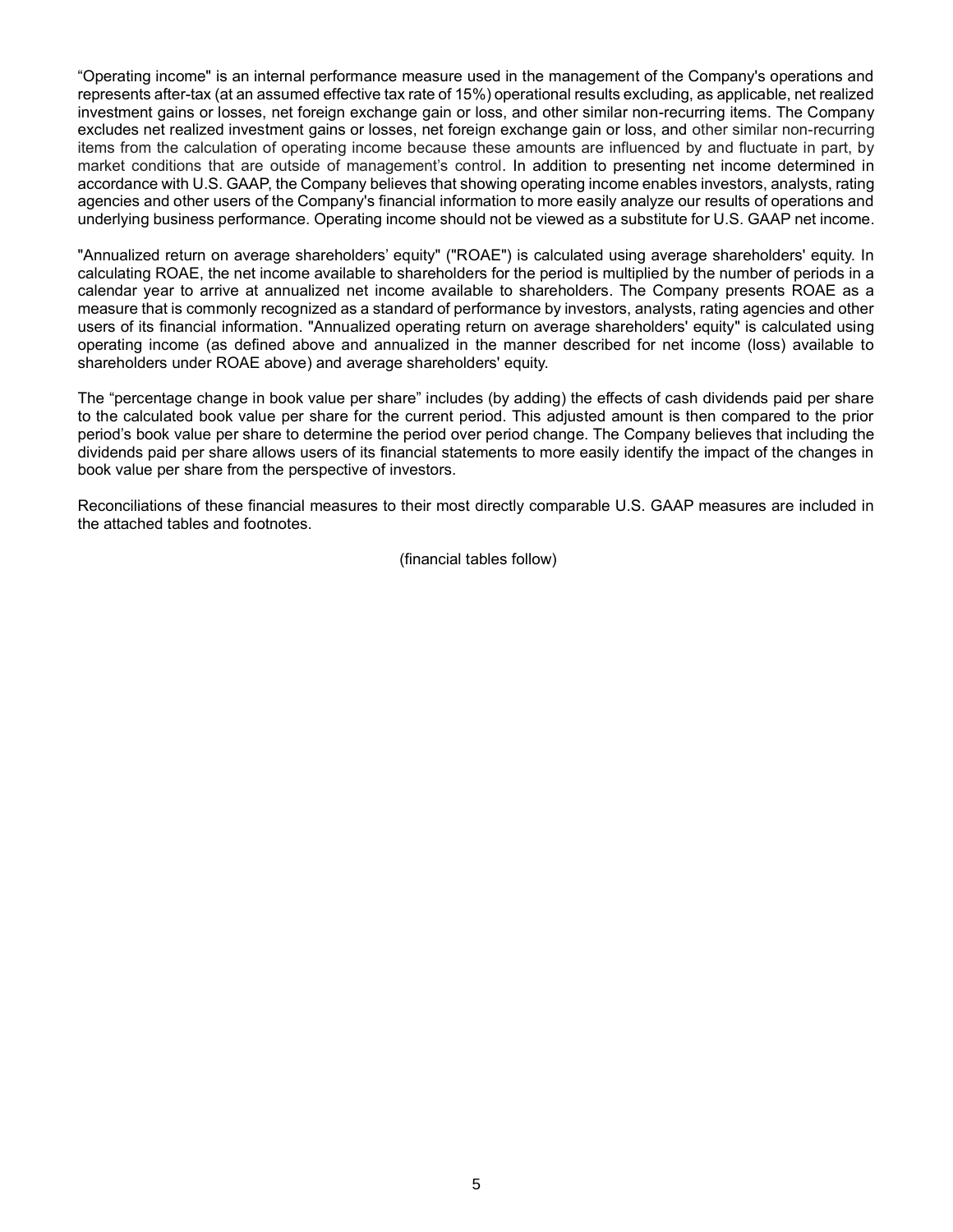# **ARGO GROUP INTERNATIONAL HOLDINGS, LTD. CONSOLIDATED BALANCE SHEETS**

(in millions, except per share amounts)

|                                                  | March 31,     |             | December 31, |          |  |
|--------------------------------------------------|---------------|-------------|--------------|----------|--|
|                                                  |               | 2020        |              | 2019     |  |
|                                                  |               | (unaudited) |              |          |  |
| <b>Assets</b>                                    |               |             |              |          |  |
| <b>Total investments</b>                         | \$            | 4,811.4     | \$           | 5,099.4  |  |
| Cash                                             |               | 158.7       |              | 137.8    |  |
| Accrued investment income                        |               | 23.2        |              | 25.7     |  |
| <b>Receivables</b>                               |               | 3,560.0     |              | 3,792.8  |  |
| Goodwill and intangible assets                   |               | 252.9       |              | 253.2    |  |
| Deferred acquisition costs, net                  |               | 158.0       |              | 160.2    |  |
| Ceded unearned premium                           |               | 652.9       |              | 545.0    |  |
| Other assets                                     |               | 584.2       |              | 500.4    |  |
| <b>Total assets</b>                              | \$            | 10,201.3    | \$           | 10,514.5 |  |
|                                                  |               |             |              |          |  |
| <b>Liabilities and Shareholders' Equity</b>      |               |             |              |          |  |
| Reserves for losses and loss adjustment expenses | \$            | 5,067.6     | \$           | 5,157.6  |  |
| Unearned premium                                 |               | 1,460.0     |              | 1,410.9  |  |
| Ceded reinsurance payable, net                   |               | 1,094.8     |              | 1,203.1  |  |
| Senior unsecured fixed rate notes                |               | 140.0       |              | 140.0    |  |
| Other indebtedness                               |               | 180.0       |              | 181.3    |  |
| Junior subordinated debentures                   |               | 257.5       |              | 257.4    |  |
| <b>Other liabilities</b>                         |               | 364.6       |              | 383.1    |  |
| <b>Total liabilities</b>                         |               | 8,564.5     |              | 8,733.4  |  |
|                                                  |               |             |              |          |  |
| Total shareholders' equity                       |               | 1,636.8     |              | 1,781.1  |  |
| Total liabilities and shareholders' equity       | $\frac{1}{2}$ | 10,201.3    | \$           | 10,514.5 |  |
|                                                  |               |             |              |          |  |
| Book value per common share                      | \$            | 47.37       | \$           | 51.80    |  |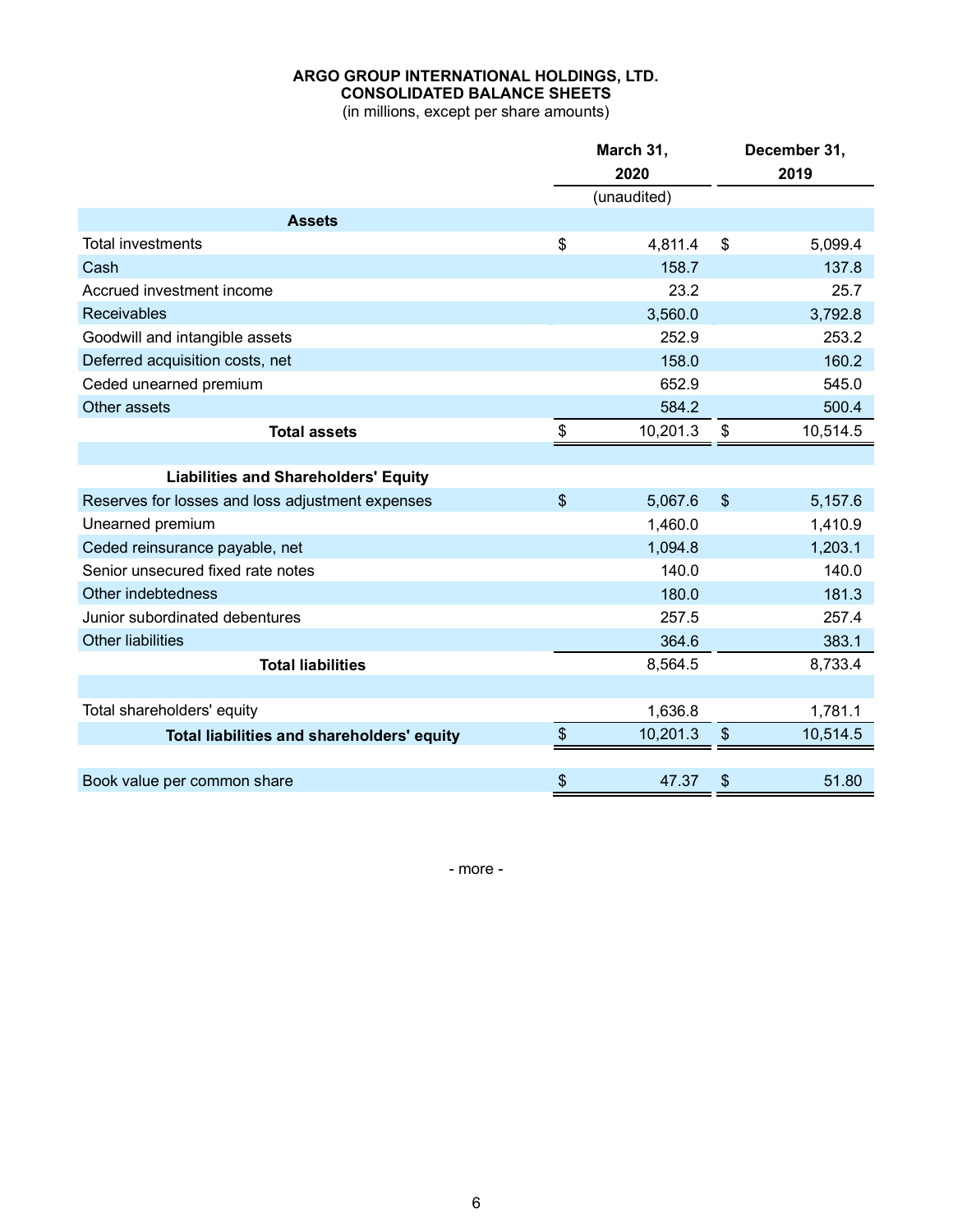#### **ARGO GROUP INTERNATIONAL HOLDINGS, LTD. FINANCIAL HIGHLIGHTS CONSOLIDATED**

(in millions, except per share amounts) (unaudited)

|                                                  | <b>Three Months Ended</b>    |         |                           |        |  |
|--------------------------------------------------|------------------------------|---------|---------------------------|--------|--|
|                                                  |                              |         | March 31,                 |        |  |
|                                                  |                              | 2020    |                           | 2019   |  |
| Gross written premium                            | $\mathfrak{S}$               | 825.9   | $\boldsymbol{\mathsf{S}}$ | 760.8  |  |
| Net written premium                              |                              | 380.5   |                           | 360.9  |  |
| Earned premium                                   |                              | 435.0   |                           | 420.5  |  |
| Net investment income                            |                              | 35.5    |                           | 33.9   |  |
| Fee and other income                             |                              | 2.1     |                           | 2.3    |  |
| Net realized investment (losses) gains :         |                              |         |                           |        |  |
| Net realized investment gains (losses)           |                              | 27.9    |                           | (1.7)  |  |
| Change in fair value of equity securities        |                              | (39.3)  |                           | 54.2   |  |
| Credit losses on fixed maturity securities       |                              | (24.7)  |                           |        |  |
| Net realized investment (losses) gains           |                              | (36.1)  |                           | 52.5   |  |
| Total revenue                                    |                              | 436.5   |                           | 509.2  |  |
|                                                  |                              |         |                           |        |  |
| Losses and loss adjustment expenses              |                              | 280.9   |                           | 237.9  |  |
| Underwriting, acquisition and insurance expenses |                              | 168.0   |                           | 160.2  |  |
| Other corporate expenses                         |                              | 3.3     |                           | 0.5    |  |
| Interest expense                                 |                              | 7.7     |                           | 8.5    |  |
| Fee and other expense                            |                              | 1.2     |                           | 1.3    |  |
| Foreign currency exchange (gains) loss           |                              | (3.0)   |                           | 0.7    |  |
| Total expenses                                   |                              | 458.1   |                           | 409.1  |  |
| (Loss) income before income taxes                |                              | (21.6)  |                           | 100.1  |  |
| Income tax (benefit) provision                   |                              | (2.8)   |                           | 8.9    |  |
| Net (loss) income                                | \$                           | (18.8)  | \$                        | 91.2   |  |
| Net (loss) income per common share (basic)       | \$                           | (0.55)  | \$                        | 2.68   |  |
|                                                  | $\boldsymbol{\hat{\varphi}}$ |         |                           | 2.63   |  |
| Net (loss) income per common share (diluted)     |                              | (0.55)  | \$                        |        |  |
| Weighted average common shares:                  |                              |         |                           |        |  |
| Basic                                            |                              | 34.5    |                           | 34.0   |  |
| <b>Diluted</b>                                   |                              | 34.5    |                           | 34.7   |  |
| Loss ratio                                       |                              | 64.6 %  |                           | 56.6 % |  |
| Expense ratio $(1)$                              |                              | 38.6 %  |                           | 38.1 % |  |
| <b>GAAP</b> combined ratio                       |                              | 103.2 % |                           | 94.7 % |  |
| CAY ex-CAT combined ratio                        |                              | 95.9 %  |                           | 94.0 % |  |

(1) The expense ratio is calculated as "Underwriting, acquisition and insurance expense" divided by "Earned premium".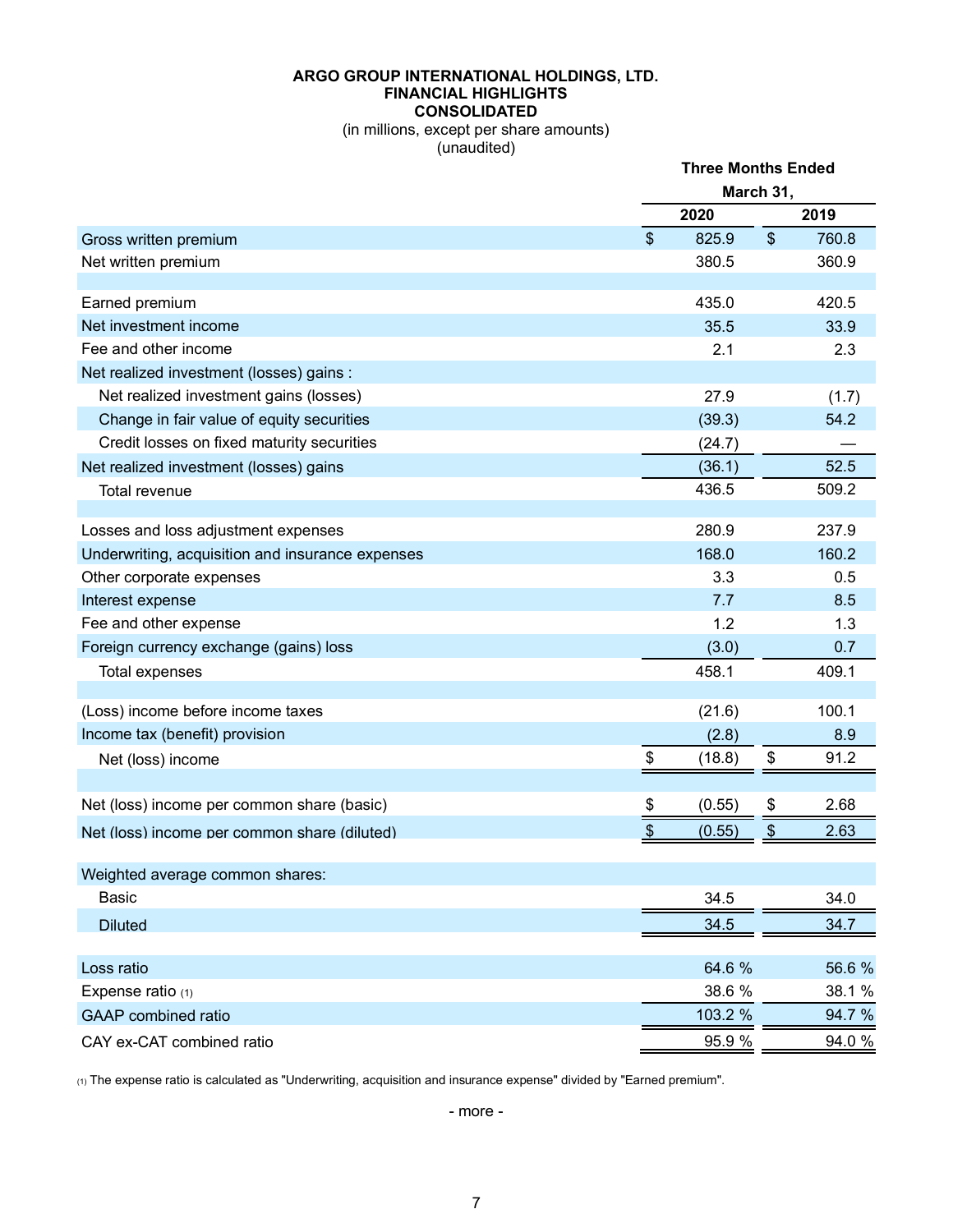#### **ARGO GROUP INTERNATIONAL HOLDINGS, LTD. SEGMENT DATA** (in millions) (unaudited)

|                                 | <b>Three Months Ended</b> |    |        |  |
|---------------------------------|---------------------------|----|--------|--|
|                                 | March 31,                 |    |        |  |
|                                 | 2020                      |    | 2019   |  |
| <b>U.S. Operations</b>          |                           |    |        |  |
| Gross written premium           | \$<br>476.5               | \$ | 410.7  |  |
| Net written premium             | 269.4                     |    | 248.4  |  |
| Earned premium                  | 302.5                     |    | 273.8  |  |
|                                 |                           |    |        |  |
| Underwriting income             | 16.8                      |    | 24.8   |  |
| Net investment income           | 25.2                      |    | 23.1   |  |
| Interest expense                | (4.9)                     |    | (5.2)  |  |
| Fee expense, net                | (0.2)                     |    | 0.2    |  |
| Net income before taxes         | \$<br>36.9                | \$ | 42.9   |  |
|                                 |                           |    |        |  |
| Loss ratio                      | 62.7 %                    |    | 56.5%  |  |
| Expense ratio (1)               | 31.8 %                    |    | 34.4 % |  |
| <b>GAAP</b> combined ratio      | 94.5 %                    |    | 90.9%  |  |
| CAY ex-CAT combined ratio       | 90.2 %                    |    | 90.9%  |  |
|                                 |                           |    |        |  |
| <b>International Operations</b> |                           |    |        |  |
| Gross written premium           | \$<br>349.2               | \$ | 350.1  |  |
| Net written premium             | 110.9                     |    | 112.5  |  |
| Earned premium                  | 132.3                     |    | 146.7  |  |
|                                 |                           |    |        |  |
| Underwriting (loss) income      | (19.5)                    |    | 9.2    |  |
| Net investment income           | 8.6                       |    | 9.1    |  |
| Interest expense                | (2.3)                     |    | (2.8)  |  |
| Fee income, net                 | 0.9                       |    | 0.7    |  |
| Net (loss) income before taxes  | \$<br>(12.3)              | \$ | 16.2   |  |
|                                 |                           |    |        |  |
| Loss ratio                      | 69.1 %                    |    | 56.2%  |  |
| Expense ratio $(1)$             | 45.6 %                    |    | 37.5 % |  |
| <b>GAAP</b> combined ratio      | 114.7 %                   |    | 93.7%  |  |
| CAY ex-CAT combined ratio       | 100.2 %                   |    | 92.1 % |  |

(1) The expense ratio is calculated as "Underwriting, acquisition and insurance expense" divided by "Earned premium".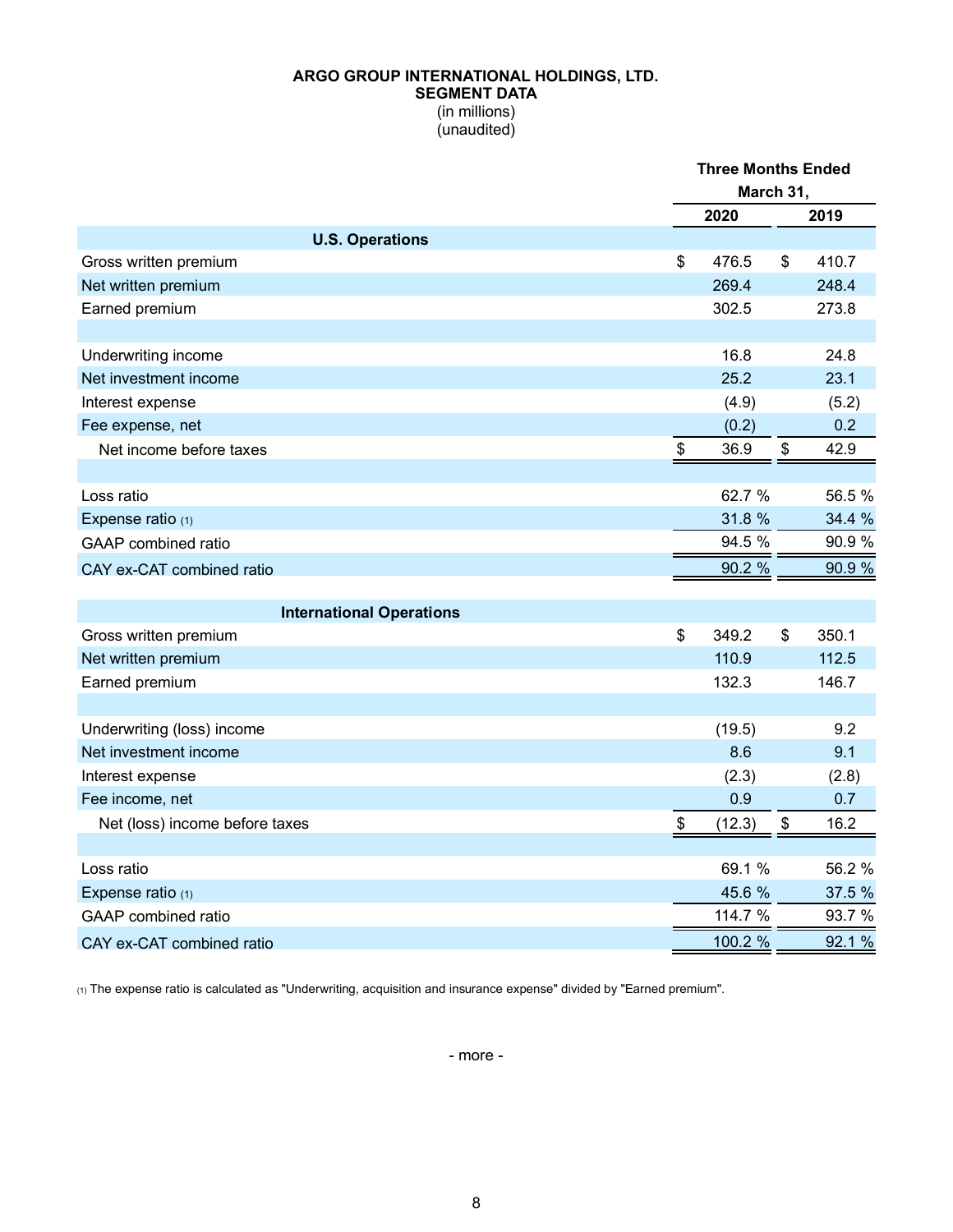# **ARGO GROUP INTERNATIONAL HOLDINGS, LTD. RECONCILIATION OF LOSS RATIOS**

(unaudited)

|                                              | <b>Three Months Ended</b><br>March 31, |        |  |
|----------------------------------------------|----------------------------------------|--------|--|
|                                              | 2020                                   | 2019   |  |
| <b>U.S. Operations</b>                       |                                        |        |  |
| Loss ratio                                   | 62.7 %                                 | 56.5%  |  |
| Prior accident year loss reserve development | (1.1)%                                 | 1.5%   |  |
| Catastrophe losses                           | (3.2)%                                 | (1.5)% |  |
| CAY ex-CAT loss ratio                        | 58.4 %                                 | 56.5%  |  |
|                                              |                                        |        |  |
| <b>International Operations</b>              |                                        |        |  |
| Loss ratio                                   | 69.1 %                                 | 56.2%  |  |
| Prior accident year loss reserve development | 0.3%                                   | (0.5)% |  |
| Catastrophe losses                           | $(14.8)\%$                             | (1.1)% |  |
| CAY ex-CAT loss ratio                        | 54.6 %                                 | 54.6%  |  |
|                                              |                                        |        |  |
| <b>Consolidated</b>                          |                                        |        |  |
| Loss ratio                                   | 64.6 %                                 | 56.6%  |  |
| Prior accident year loss reserve development | $(0.6)$ %                              | 0.6%   |  |
| Catastrophe losses                           | (6.7)%                                 | (1.3)% |  |
| CAY ex-CAT loss ratio                        | 57.3 %                                 | 55.9%  |  |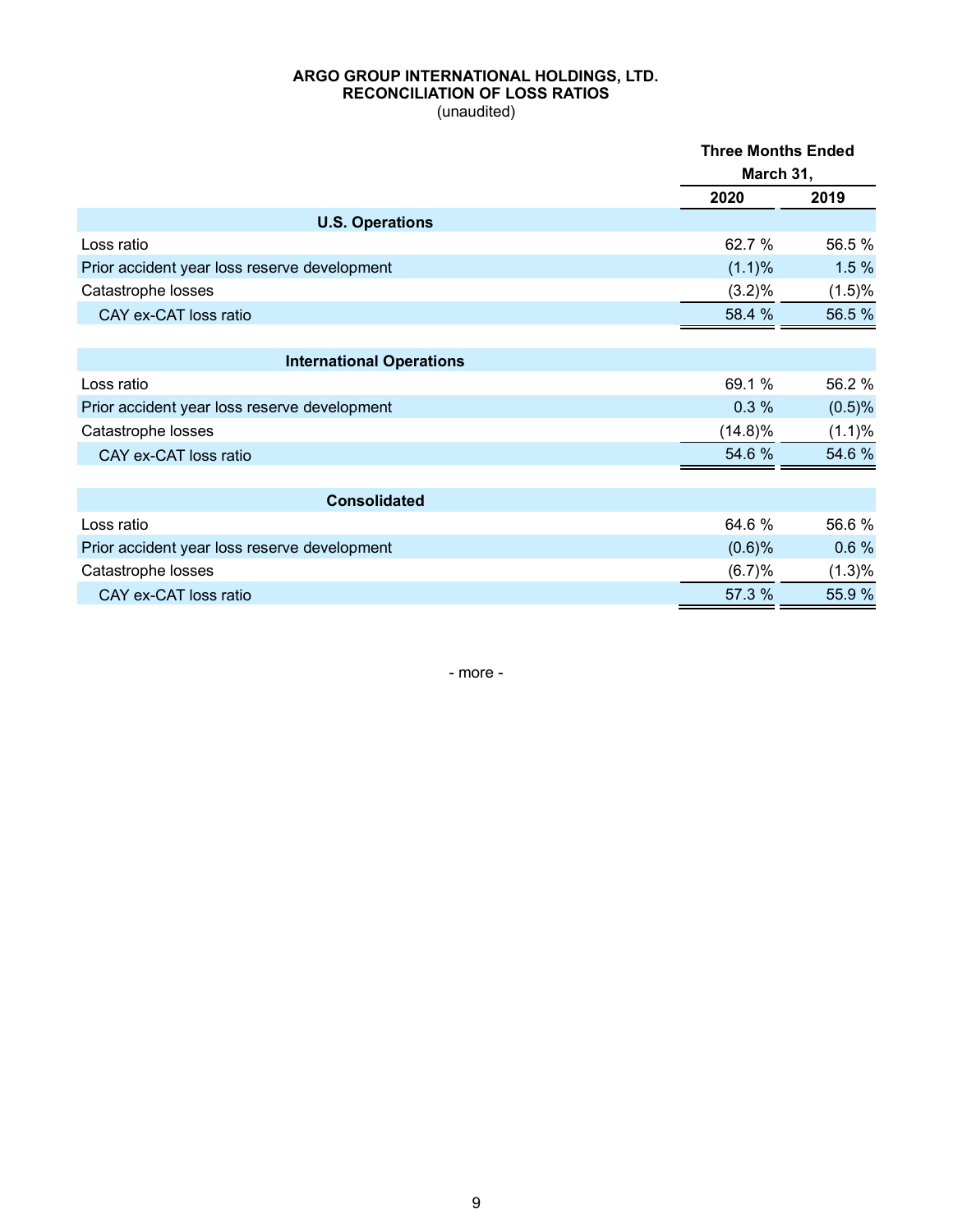### **ARGO GROUP INTERNATIONAL HOLDINGS, LTD. NET PRIOR-YEAR RESERVE DEVELOPMENT & CATASTROPHE LOSSES BY SEGMENT**

(in millions) (unaudited)

|                                           | <b>Three Months Ended</b><br>March 31, |       |     |       |
|-------------------------------------------|----------------------------------------|-------|-----|-------|
|                                           |                                        | 2020  |     | 2019  |
| <b>Net Prior-Year Reserve Development</b> |                                        |       |     |       |
| (Favorable)/Unfavorable                   |                                        |       |     |       |
| U.S. Operations                           | \$                                     | 3.3   | -\$ | (4.0) |
| <b>International Operations</b>           |                                        | (0.4) |     | 0.8   |
| <b>Run-off Lines</b>                      |                                        | (0.2) |     | 0.7   |
| Total net prior-year reserve development  |                                        | 2.7   | S   | (2.5) |

|                                          | <b>Three Months Ended</b> |      |            |      |  |
|------------------------------------------|---------------------------|------|------------|------|--|
|                                          | March 31,                 |      |            |      |  |
|                                          |                           | 2020 |            | 2019 |  |
| <b>Catastrophe &amp; COVID-19 Losses</b> |                           |      |            |      |  |
| Catastrophe losses:                      |                           |      |            |      |  |
| U.S. Operations                          | $\mathsf{\$}$             | 2.0  | $\sqrt{3}$ | 4.0  |  |
| <b>International Operations</b>          |                           | 0.9  |            | 1.5  |  |
| Total catastrophe losses                 |                           | 2.9  |            | 5.5  |  |
|                                          |                           |      |            |      |  |
| COVID-19 losses                          |                           |      |            |      |  |
| U.S. Operations                          |                           | 7.5  |            | 0.0  |  |
| <b>International Operations</b>          |                           | 18.7 |            | 0.0  |  |
| Total COVID-19 losses                    |                           | 26.2 |            | 0.0  |  |
|                                          |                           |      |            |      |  |
| Catastrophe & COVID-19 losses            |                           |      |            |      |  |
| U.S. Operations                          |                           | 9.5  |            | 4.0  |  |
| <b>International Operations</b>          |                           | 19.6 |            | 1.5  |  |
| Total catastrophe & COVID-19 losses      | \$                        | 29.1 | \$         | 5.5  |  |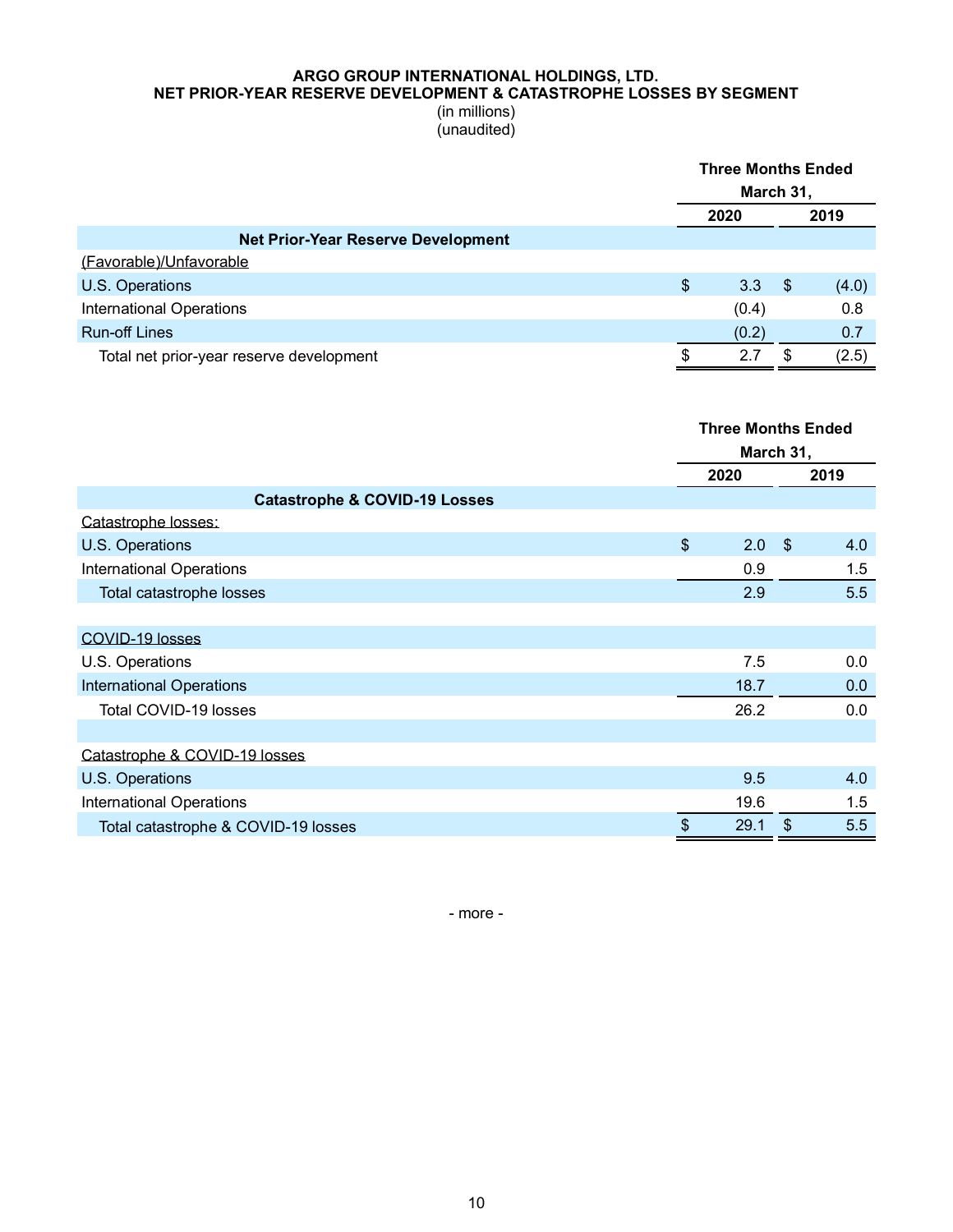### **ARGO GROUP INTERNATIONAL HOLDINGS, LTD. RECONCILIATION OF UNDERWRITING (LOSS) INCOME TO NET (LOSS) INCOME CONSOLIDATED**

(in millions) (unaudited)

|                                        |    | <b>Three Months Ended</b><br>March 31, |     |        |  |
|----------------------------------------|----|----------------------------------------|-----|--------|--|
|                                        |    |                                        |     |        |  |
|                                        |    | 2020                                   |     | 2019   |  |
| Net (loss) income                      | \$ | (18.8)                                 | -\$ | 91.2   |  |
| Add (deduct):                          |    |                                        |     |        |  |
| Income tax (benefit) provision         |    | (2.8)                                  |     | 8.9    |  |
| Net investment income                  |    | (35.5)                                 |     | (33.9) |  |
| Net realized investment losses (gains) |    | 36.1                                   |     | (52.5) |  |
| Fee and other income                   |    | (2.1)                                  |     | (2.3)  |  |
| Interest expense                       |    | 7.7                                    |     | 8.5    |  |
| Fee and other expense                  |    | 1.2                                    |     | 1.3    |  |
| Foreign currency exchange (gains) loss |    | (3.0)                                  |     | 0.7    |  |
| Other corporate expenses               |    | 3.3                                    |     | 0.5    |  |
| Underwriting (loss) income             | \$ | (13.9)                                 | \$  | 22.4   |  |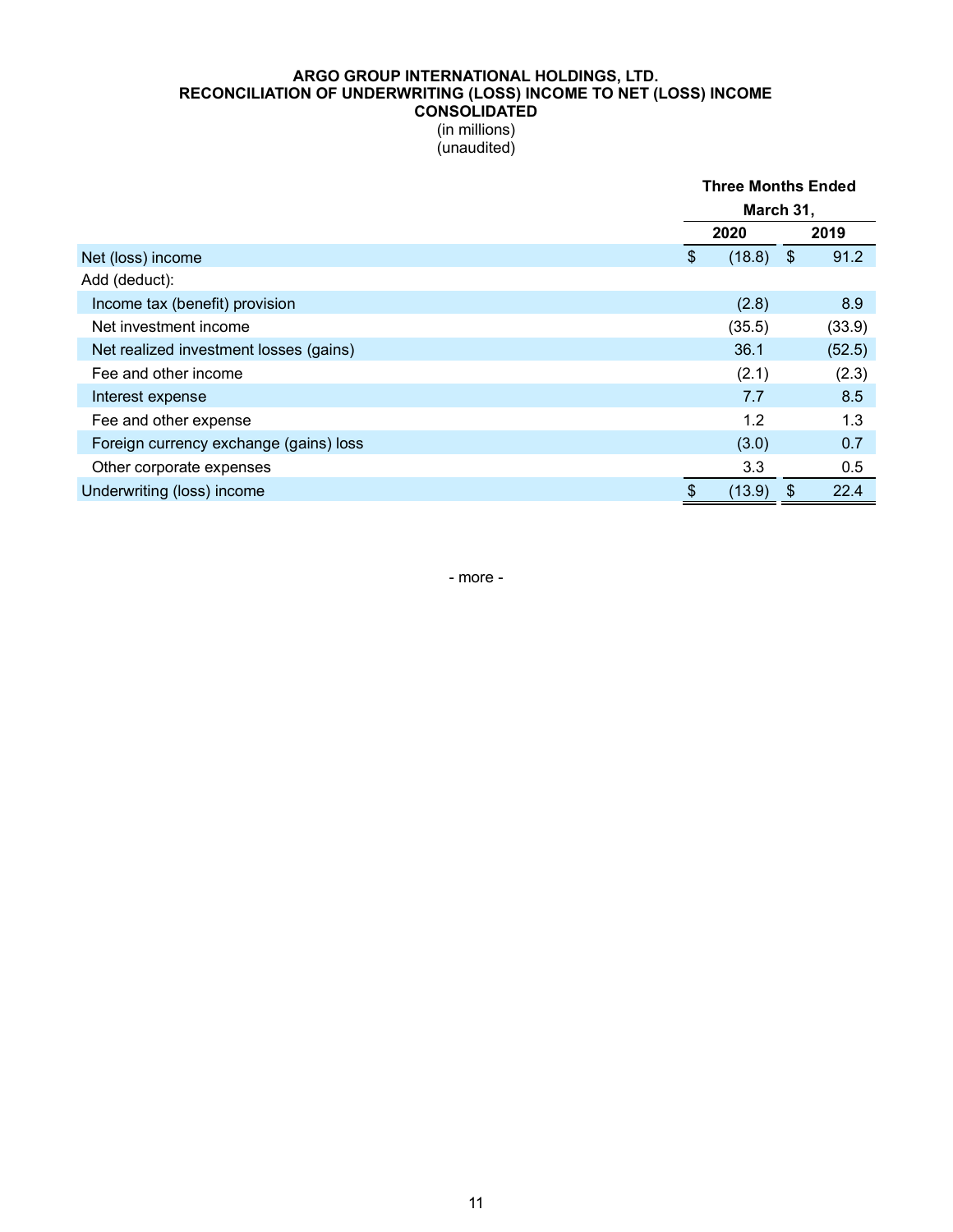#### **ARGO GROUP INTERNATIONAL HOLDINGS, LTD. RECONCILIATION OF OPERATING INCOME TO NET (LOSS) INCOME CONSOLIDATED**

(in millions, except per share amounts) (unaudited)

|                                               |                | <b>Three Months Ended</b> |               |        |  |
|-----------------------------------------------|----------------|---------------------------|---------------|--------|--|
|                                               |                | March 31,                 |               |        |  |
|                                               |                | 2020                      |               | 2019   |  |
| Net (loss) income, as reported                | $\mathfrak{L}$ | (18.8)                    | $\sqrt[6]{3}$ | 91.2   |  |
| Income tax (benefit) provision                |                | (2.8)                     |               | 8.9    |  |
| Net (loss) income, before taxes               |                | (21.6)                    |               | 100.1  |  |
| Add (deduct):                                 |                |                           |               |        |  |
| Net realized investment losses (gains)        |                | 36.1                      |               | (52.5) |  |
| Foreign currency exchange (gains) loss        |                | (3.0)                     |               | 0.7    |  |
| Other corporate expenses                      |                | 3.3                       |               | 0.5    |  |
| Operating income before taxes                 |                | 14.8                      |               | 48.8   |  |
| Income taxes provision, at assumed rate $(1)$ |                | 2.2                       |               | 7.3    |  |
| Operating income                              | \$.            | 12.6                      | \$            | 41.5   |  |
|                                               |                |                           |               |        |  |
| Operating income per common share (diluted)   | \$.            | 0.36                      | \$            | 1.20   |  |
|                                               |                |                           |               |        |  |
| Weighted average common shares, diluted       |                | 34.5                      |               | 34.7   |  |

(1) For the purpose of calculating Operating Income, an assumed tax rate of 15% was used for all periods presented.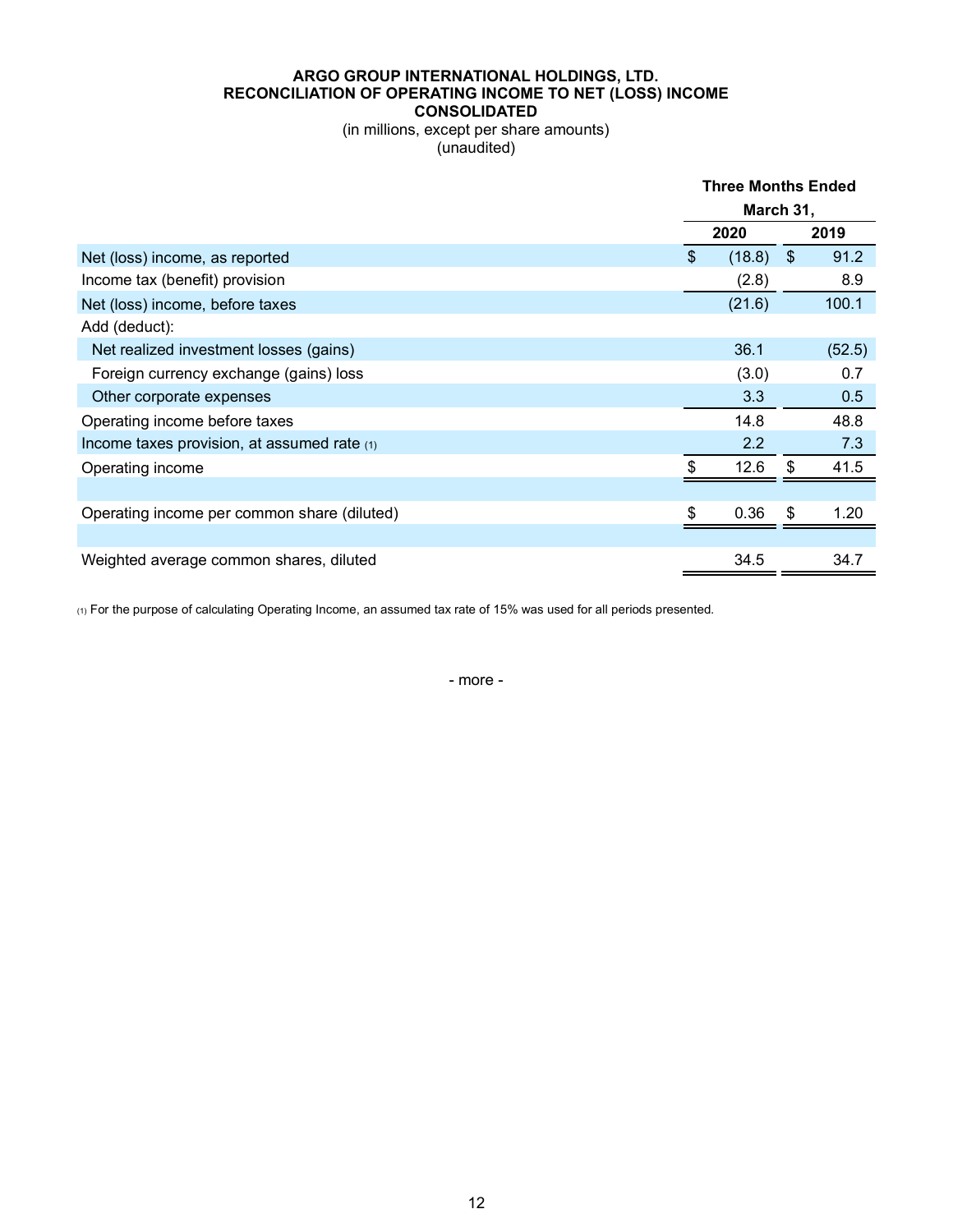#### **ARGO GROUP INTERNATIONAL HOLDINGS, LTD. RECONCILIATION OF SEGMENT INCOME TO NET (LOSS) INCOME** (in millions)

(unaudited)

|                                            | <b>Three Months Ended</b> |        |    |        |
|--------------------------------------------|---------------------------|--------|----|--------|
|                                            | March 31,                 |        |    |        |
|                                            |                           | 2020   |    | 2019   |
| Segment income (loss) before income taxes: |                           |        |    |        |
| U.S. Operations                            | \$                        | 36.9   | \$ | 42.9   |
| <b>International Operations</b>            |                           | (12.3) |    | 16.2   |
| <b>Run-off Lines</b>                       |                           | 0.5    |    | 0.6    |
| Corporate and Other                        |                           | (10.3) |    | (10.9) |
| Net realized investment (losses) gains     |                           | (36.1) |    | 52.5   |
| Foreign currency exchange gains (loss)     |                           | 3.0    |    | (0.7)  |
| Other corporate expenses                   |                           | (3.3)  |    | (0.5)  |
| (Loss) income before income taxes          |                           | (21.6) |    | 100.1  |
| Income tax (benefit) provision             |                           | (2.8)  |    | 8.9    |
| Net (loss) income                          | \$                        | (18.8) | \$ | 91.2   |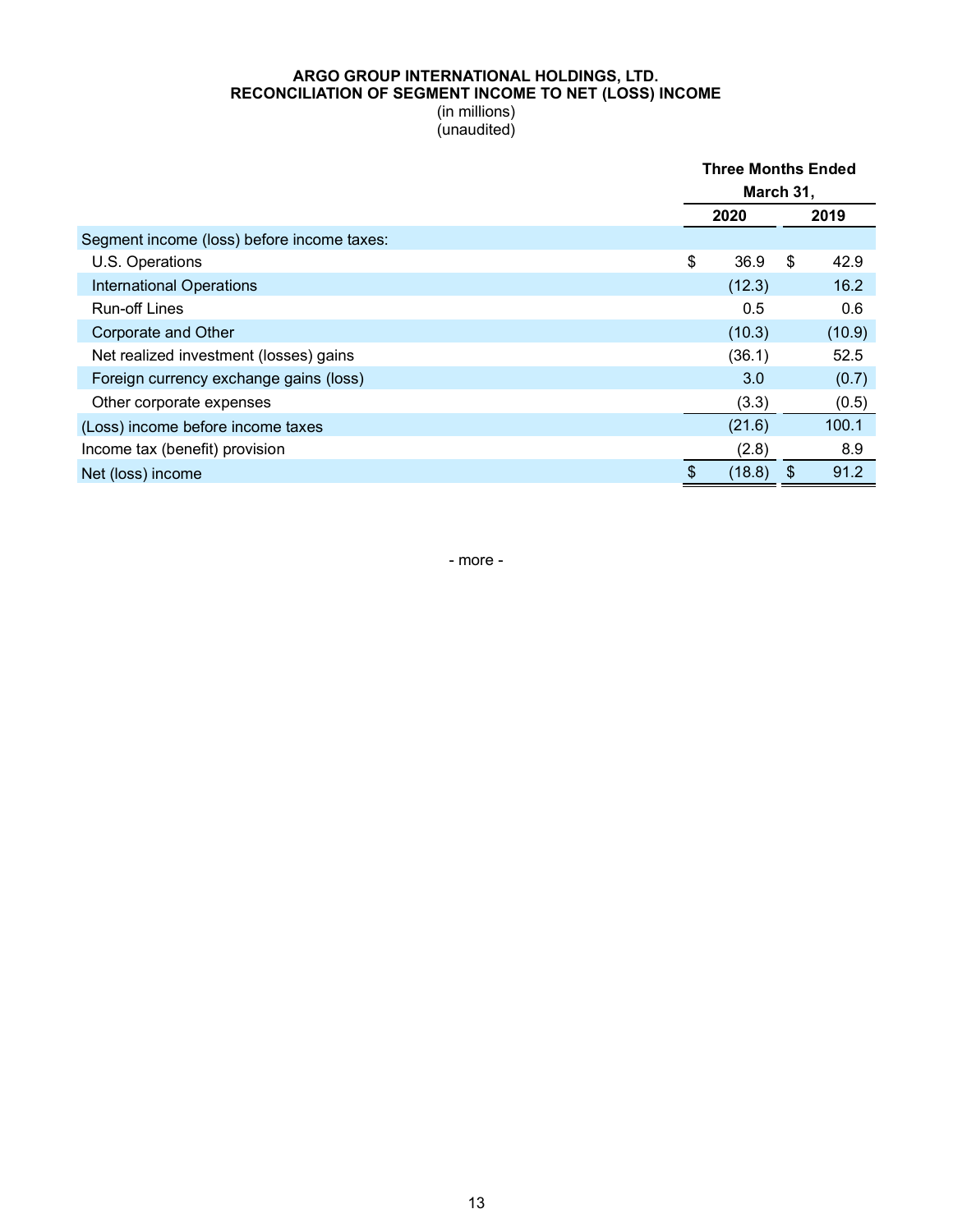#### **ARGO GROUP INTERNATIONAL HOLDINGS, LTD. PREMIUM BY SEGMENT AND LINE OF BUSINESS**

(in millions) (unaudited)

| <b>U.S. Operations</b> |                  |    |                       | Three months ended March 31, 2020<br>Three months ended March 31, 2019 |                      |    |                  |    |                       |  |                      |
|------------------------|------------------|----|-----------------------|------------------------------------------------------------------------|----------------------|----|------------------|----|-----------------------|--|----------------------|
|                        | Gross<br>Written |    | <b>Net</b><br>Written |                                                                        | <b>Net</b><br>Earned |    | Gross<br>Written |    | <b>Net</b><br>Written |  | <b>Net</b><br>Earned |
| Property               | \$<br>65.2       | £. | 15.1                  |                                                                        | 39.4                 | \$ | 64.2             | \$ | 7.4                   |  | 31.5                 |
| Liability              | 269.9            |    | 162.7                 |                                                                        | 172.3                |    | 242.6            |    | 172.2                 |  | 178.5                |
| Professional           | 97.2             |    | 58.6                  |                                                                        | 55.5                 |    | 60.8             |    | 35.2                  |  | 31.8                 |
| Specialty              | 44.2             |    | 33.0                  |                                                                        | 35.3                 |    | 43.1             |    | 33.6                  |  | 32.0                 |
| <b>Total</b>           | 476.5            |    | 269.4                 |                                                                        | 302.5                |    | 410.7            |    | 248.4                 |  | 273.8                |

| <b>International Operations</b> | Three months ended March 31, 2020 |    |                |  |                      | Three months ended March 31, 2019 |    |                |  |                      |  |
|---------------------------------|-----------------------------------|----|----------------|--|----------------------|-----------------------------------|----|----------------|--|----------------------|--|
|                                 | Gross<br>Written                  |    | Net<br>Written |  | <b>Net</b><br>Earned | Gross<br>Written                  |    | Net<br>Written |  | <b>Net</b><br>Earned |  |
| Property                        | 123.2                             | \$ | 12.7           |  | 35.7                 | 155.0                             | \$ | 8.4            |  | 35.6                 |  |
| Liability                       | 56.0                              |    | 17.4           |  | 20.0                 | 47.0                              |    | 27.6           |  | 29.4                 |  |
| Professional                    | 55.7                              |    | 24.5           |  | 28.7                 | 55.9                              |    | 27.5           |  | 29.2                 |  |
| Specialty                       | 114.3                             |    | 56.3           |  | 47.9                 | 92.2                              |    | 49.0           |  | 52.5                 |  |
| Total                           | 349.2                             |    | 110.9          |  | 132.3                | 350.1                             |    | 112.5          |  | 146.7                |  |

| <b>Consolidated</b> |   |                  | Three months ended March 31, 2020 |                      | Three months ended March 31, 2019 |                  |  |                |  |                      |
|---------------------|---|------------------|-----------------------------------|----------------------|-----------------------------------|------------------|--|----------------|--|----------------------|
|                     |   | Gross<br>Written | <b>Net</b><br>Written             | <b>Net</b><br>Earned |                                   | Gross<br>Written |  | Net<br>Written |  | <b>Net</b><br>Earned |
| Property            | S | 188.4            | 27.8                              | \$<br>75.1           |                                   | 219.2            |  | 15.8           |  | 67.1                 |
| Liability           |   | 326.1            | 180.3                             | 192.5                |                                   | 289.6            |  | 199.8          |  | 207.9                |
| Professional        |   | 152.9            | 83.1                              | 84.2                 |                                   | 116.7            |  | 62.7           |  | 61.0                 |
| Specialty           |   | 158.5            | 89.3                              | 83.2                 |                                   | 135.3            |  | 82.6           |  | 84.5                 |
| Total               |   | 825.9            | 380.5                             | 435.0                |                                   | 760.8            |  | 360.9          |  | 420.5                |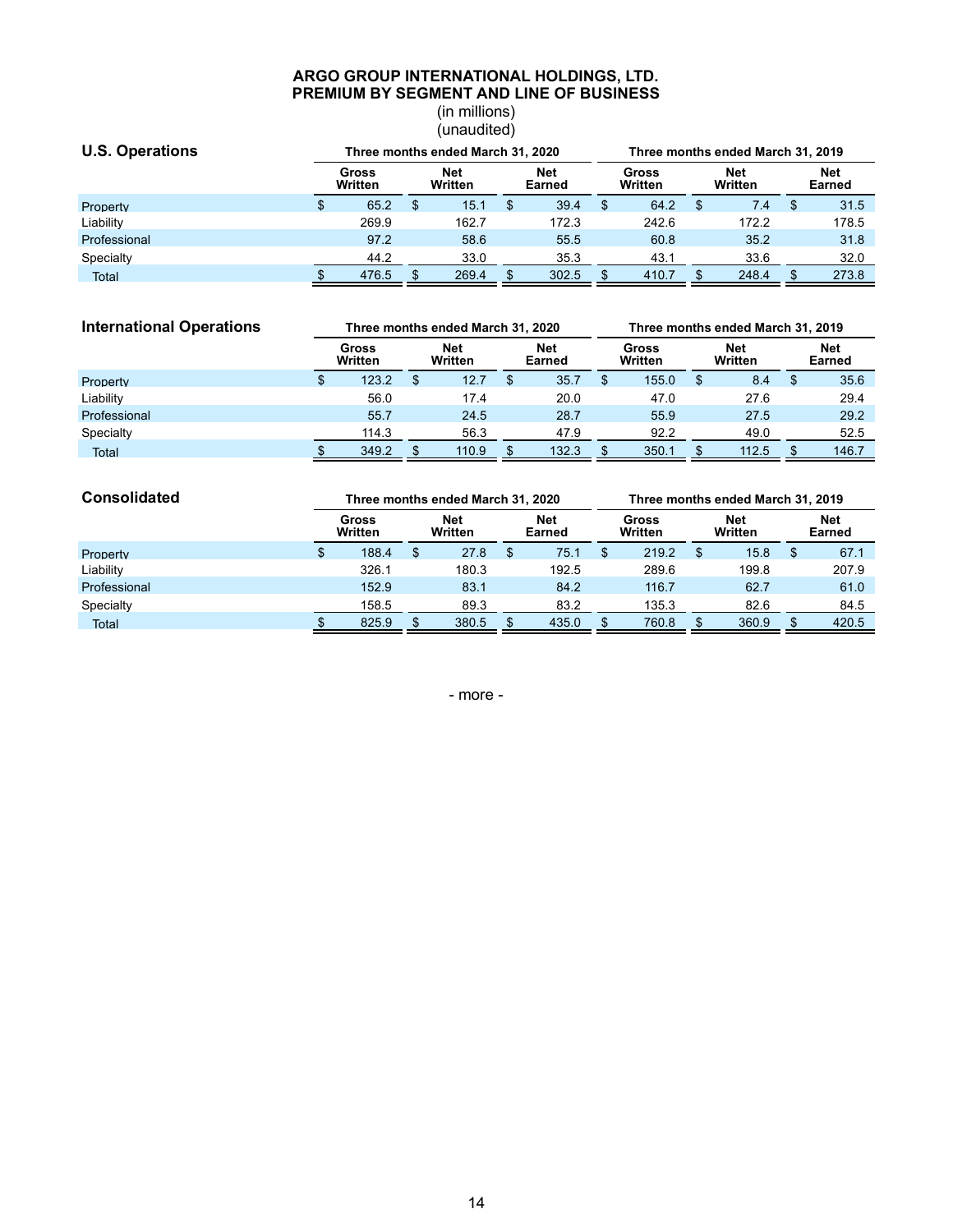### **ARGO GROUP INTERNATIONAL HOLDINGS, LTD. COMPONENTS OF NET INVESTMENT INCOME CONSOLIDATED** (in millions) (unaudited)

|                                                          |    | March 31, |      |
|----------------------------------------------------------|----|-----------|------|
|                                                          |    | 2020      | 2019 |
| Net investment income, excluding alternative investments |    | 33.0      | 32.0 |
| Alternative investments                                  |    | 2.5       | 1.9  |
| Total net investment income                              | S. | 35.5      | 33.9 |
|                                                          |    |           |      |

**Three Months Ended**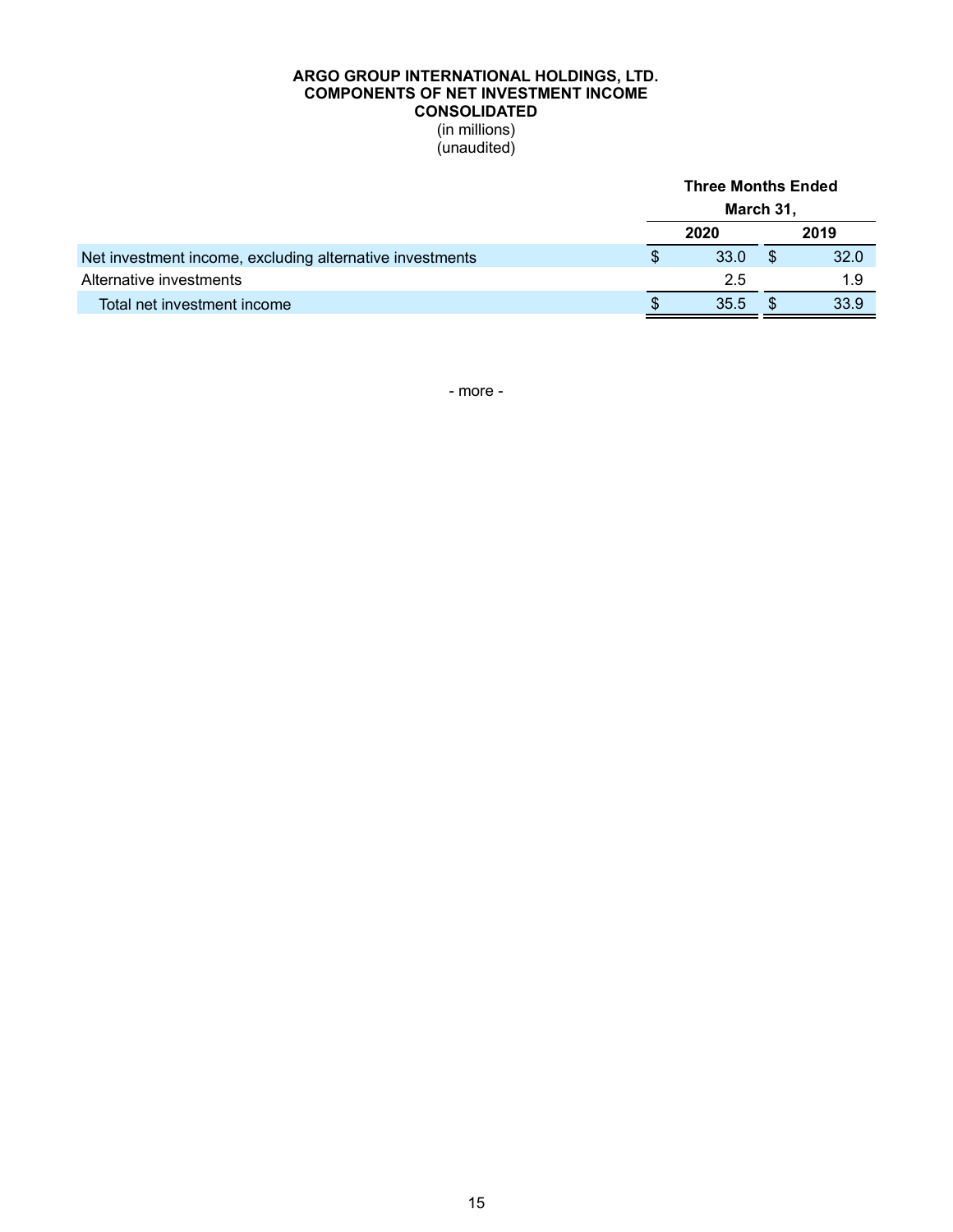#### **ARGO GROUP INTERNATIONAL HOLDINGS, LTD. COMPONENTS OF INVESTMENT PORTFOLIO CONSOLIDATED** (in millions)

(unaudited)

|                                             |                           | March 31,<br>2020 | December 31,<br>2019 |         |  |
|---------------------------------------------|---------------------------|-------------------|----------------------|---------|--|
| U.S. Governments and government agencies    | $\boldsymbol{\mathsf{S}}$ | 338.7             | \$                   | 354.6   |  |
| States and political subdivisions           |                           | 148.5             |                      | 152.6   |  |
| Foreign governments                         |                           | 239.7             |                      | 248.7   |  |
| Corporate - Financial                       |                           | 798.5             |                      | 783.8   |  |
| Corporate - Industrial                      |                           | 652.9             |                      | 789.5   |  |
| Corporate - Utilities                       |                           | 142.4             |                      | 207.1   |  |
| Asset-backed securities                     |                           | 161.7             |                      | 165.5   |  |
| Collateralized Ioan obligations             |                           | 252.9             |                      | 225.8   |  |
| Mortgage-backed securities - Agency         |                           | 429.3             |                      | 373.8   |  |
| Mortgage-backed securities - Commercial     |                           | 241.8             |                      | 217.0   |  |
| Mortgage-backed securities - Residential    |                           | 117.1             |                      | 115.1   |  |
| <b>Total fixed maturities</b>               |                           | 3,523.5           |                      | 3,633.5 |  |
| <b>Common stocks</b>                        |                           | 127.3             |                      | 116.5   |  |
| <b>Preferred stocks</b>                     |                           | 5.6               |                      | 7.9     |  |
| Total equity securities available for sale  |                           | 132.9             |                      | 124.4   |  |
| Private equity                              |                           | 220.1             |                      | 268.1   |  |
| Hedge fund                                  |                           | 105.7             |                      | 109.5   |  |
| Overseas deposits                           |                           | 92.3              |                      | 114.6   |  |
| Other                                       |                           | 4.3               |                      | 4.3     |  |
| Total other investments                     |                           | 422.4             |                      | 496.5   |  |
| Short term investments and cash equivalents |                           | 732.6             |                      | 845.0   |  |
| Cash                                        |                           | 158.7             |                      | 137.8   |  |
| Total cash and invested assets              | \$                        | 4,970.1           | $\frac{1}{2}$        | 5,237.2 |  |

|                                          | March 31,<br>2020 | December 31,<br>2019 |         |  |
|------------------------------------------|-------------------|----------------------|---------|--|
| U.S. Governments and government agencies | \$<br>768.1       | \$                   | 728.4   |  |
| AAA                                      | 858.1             |                      | 797.6   |  |
| AA                                       | 328.5             |                      | 347.0   |  |
| A                                        | 807.0             |                      | 750.9   |  |
| <b>BBB</b>                               | 423.2             |                      | 585.3   |  |
| BB                                       | 153.9             |                      | 159.9   |  |
| $\mathsf B$                              | 79.2              |                      | 131.7   |  |
| Lower than B                             | 43.2              |                      | 61.7    |  |
| Not rated                                | 62.3              |                      | 71.0    |  |
| Total fixed maturities                   | \$<br>3,523.5     | \$                   | 3,633.5 |  |